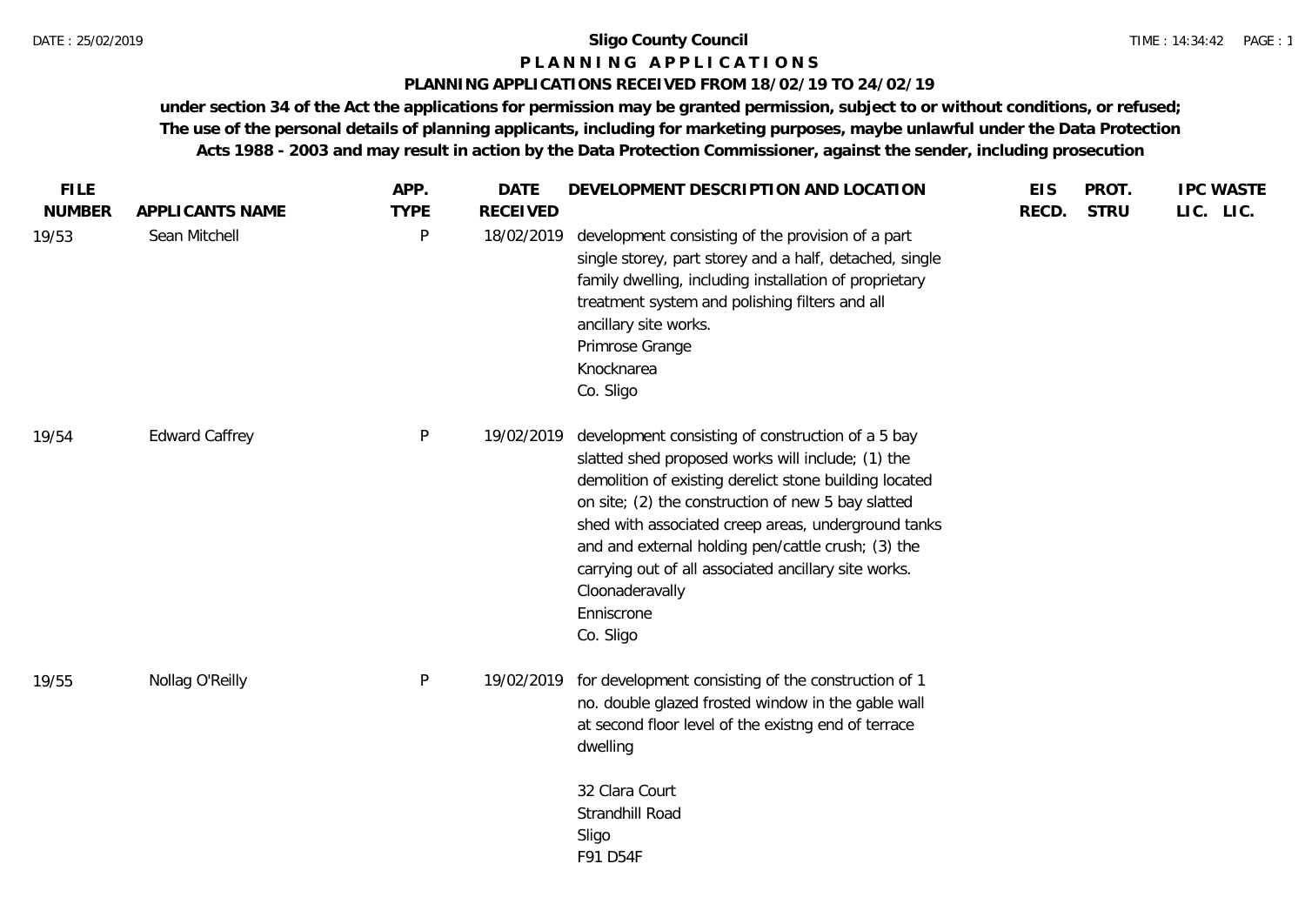## **P L A N N I N G A P P L I C A T I O N S**

## **PLANNING APPLICATIONS RECEIVED FROM 18/02/19 TO 24/02/19**

**under section 34 of the Act the applications for permission may be granted permission, subject to or without conditions, or refused; The use of the personal details of planning applicants, including for marketing purposes, maybe unlawful under the Data Protection Acts 1988 - 2003 and may result in action by the Data Protection Commissioner, against the sender, including prosecution**

| <b>FILE</b>   |                         | APP.        | <b>DATE</b>     | DEVELOPMENT DESCRIPTION AND LOCATION                                                               | <b>EIS</b> | PROT.       | <b>IPC WASTE</b> |  |
|---------------|-------------------------|-------------|-----------------|----------------------------------------------------------------------------------------------------|------------|-------------|------------------|--|
| <b>NUMBER</b> | APPLICANTS NAME         | <b>TYPE</b> | <b>RECEIVED</b> |                                                                                                    | RECD.      | <b>STRU</b> | LIC. LIC.        |  |
| 19/56         | Leslie and Mandy Feeney | P           | 20/02/2019      | for development consisting of proposed<br>single-storey extension to front of existing dwelling    |            |             |                  |  |
|               |                         |             |                 | house and all associated landscaping and site works                                                |            |             |                  |  |
|               |                         |             |                 | 60 Maugheraboy Estate<br>Sligo                                                                     |            |             |                  |  |
|               |                         |             |                 |                                                                                                    |            |             |                  |  |
| 19/57         | Kane O'Connor           | P           |                 | 21/02/2019 for development consisting of the construction of a                                     |            |             |                  |  |
|               |                         |             |                 | single-storey dwelling house, domestic carport,<br>proprietary effluent treatment system, and all  |            |             |                  |  |
|               |                         |             |                 | associated site works, including the use of the                                                    |            |             |                  |  |
|               |                         |             |                 | existing site entrance                                                                             |            |             |                  |  |
|               |                         |             |                 | <b>Butlers Lane</b>                                                                                |            |             |                  |  |
|               |                         |             |                 | Kiltycahill                                                                                        |            |             |                  |  |
|               |                         |             |                 | Co. Sligo                                                                                          |            |             |                  |  |
| 19/58         | Trawalua Ltd            | P           | 22/02/2019      | for development consisting of: (1) construction of 7                                               |            |             |                  |  |
|               |                         |             |                 | no. two storey dwellings, 1 no. single storey                                                      |            |             |                  |  |
|               |                         |             |                 | dwelling; (2) access road and car parking (3)<br>connection to foul water and storm water drainage |            |             |                  |  |
|               |                         |             |                 | systems (4) all associated site works                                                              |            |             |                  |  |
|               |                         |             |                 | Mullaghmore Road                                                                                   |            |             |                  |  |
|               |                         |             |                 | Ballinphull                                                                                        |            |             |                  |  |
|               |                         |             |                 | Cliffony                                                                                           |            |             |                  |  |
|               |                         |             |                 | Co. Sligo                                                                                          |            |             |                  |  |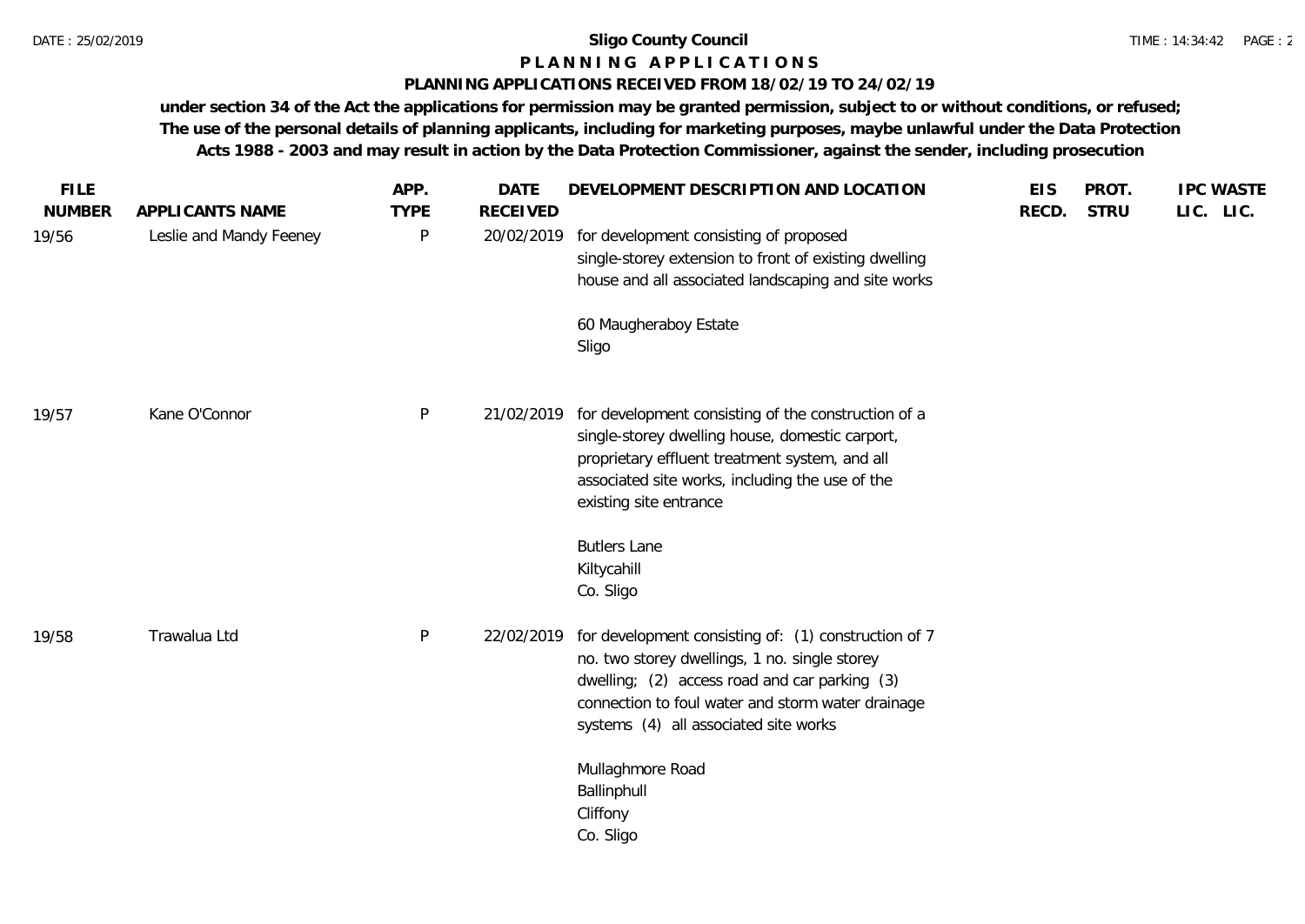#### **P L A N N I N G A P P L I C A T I O N S**

#### **PLANNING APPLICATIONS RECEIVED FROM 18/02/19 TO 24/02/19**

**under section 34 of the Act the applications for permission may be granted permission, subject to or without conditions, or refused; The use of the personal details of planning applicants, including for marketing purposes, maybe unlawful under the Data Protection Acts 1988 - 2003 and may result in action by the Data Protection Commissioner, against the sender, including prosecution**

|               |                           | APP.        | DATE       | DEVELOPMENT DESCRIPTION AND LOCATION                                                                                                                                                                                                                                                   | EIS   | PROT.       | <b>IPC WASTE</b> |
|---------------|---------------------------|-------------|------------|----------------------------------------------------------------------------------------------------------------------------------------------------------------------------------------------------------------------------------------------------------------------------------------|-------|-------------|------------------|
| <b>NUMBER</b> | APPLICANTS NAME           | <b>TYPE</b> | RECEIVED   |                                                                                                                                                                                                                                                                                        | RECD. | <b>STRU</b> | LIC. LIC.        |
| 19/59         | Stephen & Nicola Connolly | P           | 22/02/2019 | for development consisting of the construction of a<br>extension to existing dwelling house complete with<br>on-site sewage treatment system, associated<br>percolation area, hard and soft landscaping and all<br>other associated site works<br>Mullaghanarry<br>Lavagh<br>Ballymote |       |             |                  |
|               |                           |             |            | Co. Sligo                                                                                                                                                                                                                                                                              |       |             |                  |

\*\*\* END OF REPORT \*\*\*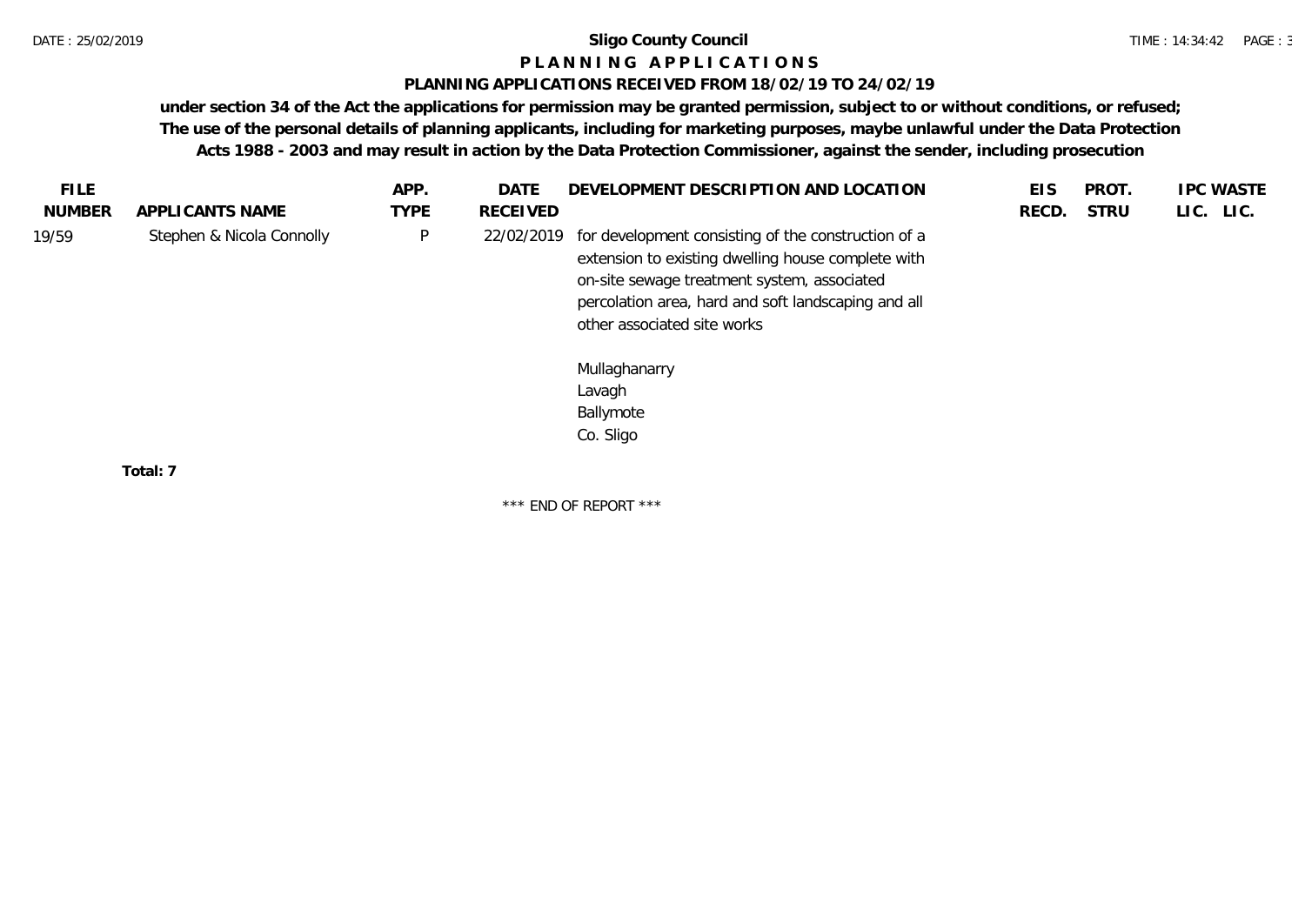## **P L A N N I N G A P P L I C A T I O N S**

## **PLANNING APPLICATIONS GRANTED FROM 18/02/2019 TO 24/02/2019**

**in deciding a planning application the planning authority, in accordance with section 34(3) of the Act, has had regard to submissions** 

# **or observations recieved in accordance with these Regulations;**

**The use of the personal details of planning applicants, including for marketing purposes, maybe unlawful under the Data Protection Acts 1988 - 2003 and may result in action by the Data Protection Commissioner, against the sender, including prosecution.**

| <b>FILE</b>   |                          | APP.         | DATE       |                                                                                                                                                                                                                                                                                                                                                                                                                                                                                              | M.O.       | M.O.          |
|---------------|--------------------------|--------------|------------|----------------------------------------------------------------------------------------------------------------------------------------------------------------------------------------------------------------------------------------------------------------------------------------------------------------------------------------------------------------------------------------------------------------------------------------------------------------------------------------------|------------|---------------|
| <b>NUMBER</b> | APPLICANTS NAME          | <b>TYPE</b>  | RECEIVED   | DEVELOPMENT DESCRIPTION AND LOCATION                                                                                                                                                                                                                                                                                                                                                                                                                                                         | DATE       | <b>NUMBER</b> |
| 19/1          | Francis Kerins           | $\mathsf{R}$ | 02/01/2019 | Development consisting of retention of the alterations to<br>planning permission granted on site under PL 96/415.<br>(a) Construction of a nap plaster block wall along<br>roadside boundary in lieu of a random rubble stone wall.<br>(b) Revised vehicular entrance location. (c) Revised<br>application site boundaries. (d) Nap plaster finish to<br>dwelling house in lieu of dry dash finish. (e) Alterations<br>to elevations.<br>Carrickbanagher<br>Drumfin (via Boyle)<br>Co. Sligo | 19/02/2019 | P80/19        |
| 19/2          | Vodafone Ireland Limited | R.           | 02/01/2019 | Development consisting of retention of an existing 24<br>metre high telecommunications support structure with<br>antennas, equipment container and associated equipment<br>within a fenced compound and access track. The<br>development forms part of Vodafone Ireland's existing<br>GMS and 3G Broadband telecommunications network.<br>Cleavry<br>Castlebaldwin<br>Co Sligo                                                                                                               | 19/02/2019 | P79/19        |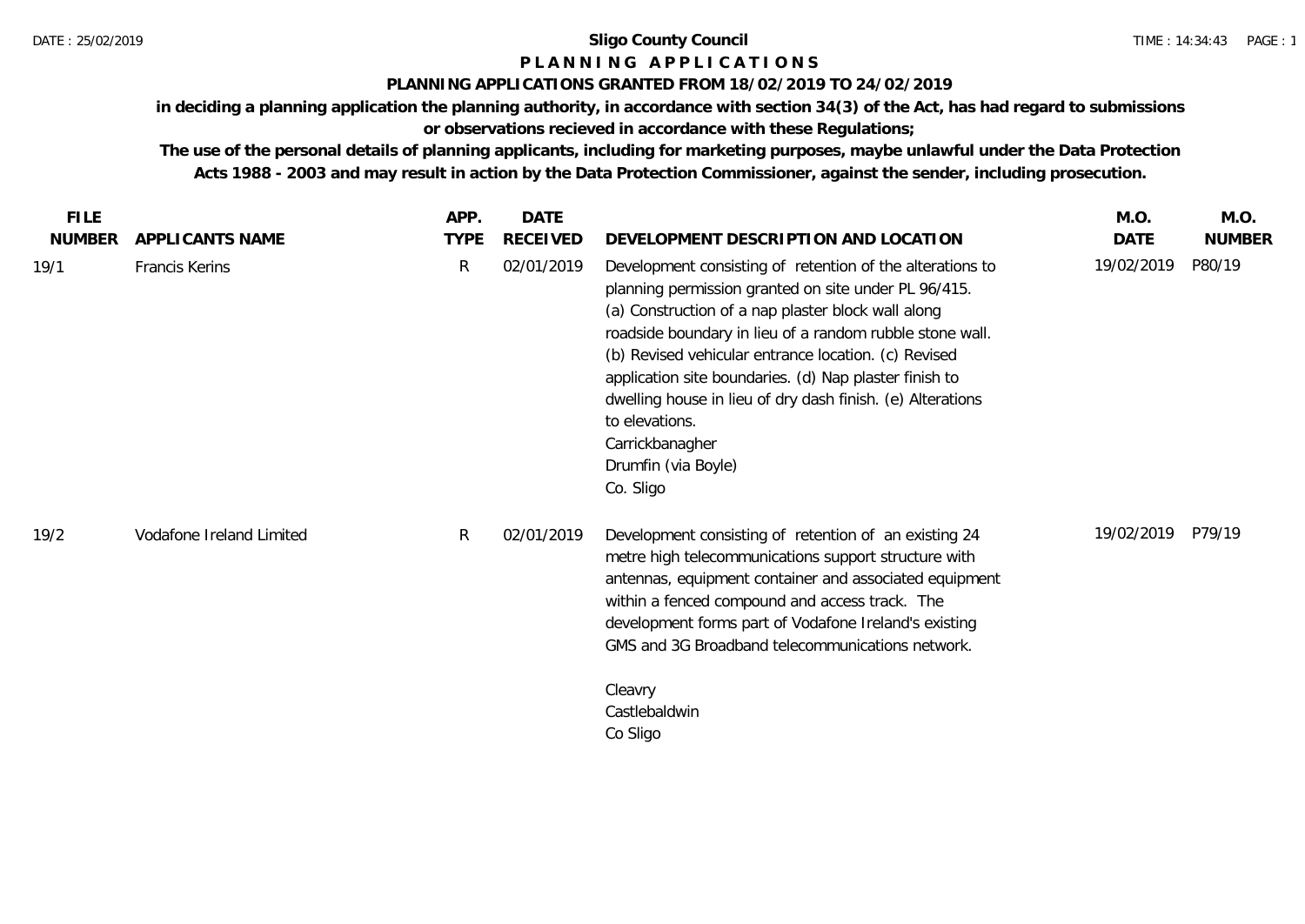# **P L A N N I N G A P P L I C A T I O N S**

## **PLANNING APPLICATIONS GRANTED FROM 18/02/2019 TO 24/02/2019**

**in deciding a planning application the planning authority, in accordance with section 34(3) of the Act, has had regard to submissions or observations recieved in accordance with these Regulations;**

**The use of the personal details of planning applicants, including for marketing purposes, maybe unlawful under the Data Protection Acts 1988 - 2003 and may result in action by the Data Protection Commissioner, against the sender, including prosecution.**

|      |                              |                                                                                                                                                                                                                                    | M.O.       | M.O.          |
|------|------------------------------|------------------------------------------------------------------------------------------------------------------------------------------------------------------------------------------------------------------------------------|------------|---------------|
| TYPE | <b>RECEIVED</b>              | DEVELOPMENT DESCRIPTION AND LOCATION                                                                                                                                                                                               | DATE       | <b>NUMBER</b> |
| P    | 08/01/2019                   | Development consisting of the demolition of an existing<br>side garage and outbuildings, alterations to existing<br>windows and the construction of a new single storey side<br>extension together with all associated site works. | 19/02/2019 | P81/19        |
|      |                              | Killeshin<br>First Sea Road<br>Sligo                                                                                                                                                                                               |            |               |
|      | Newgrove Housing Association |                                                                                                                                                                                                                                    | Co Sligo   |               |

**Total: 3**

\*\*\* END OF REPORT \*\*\*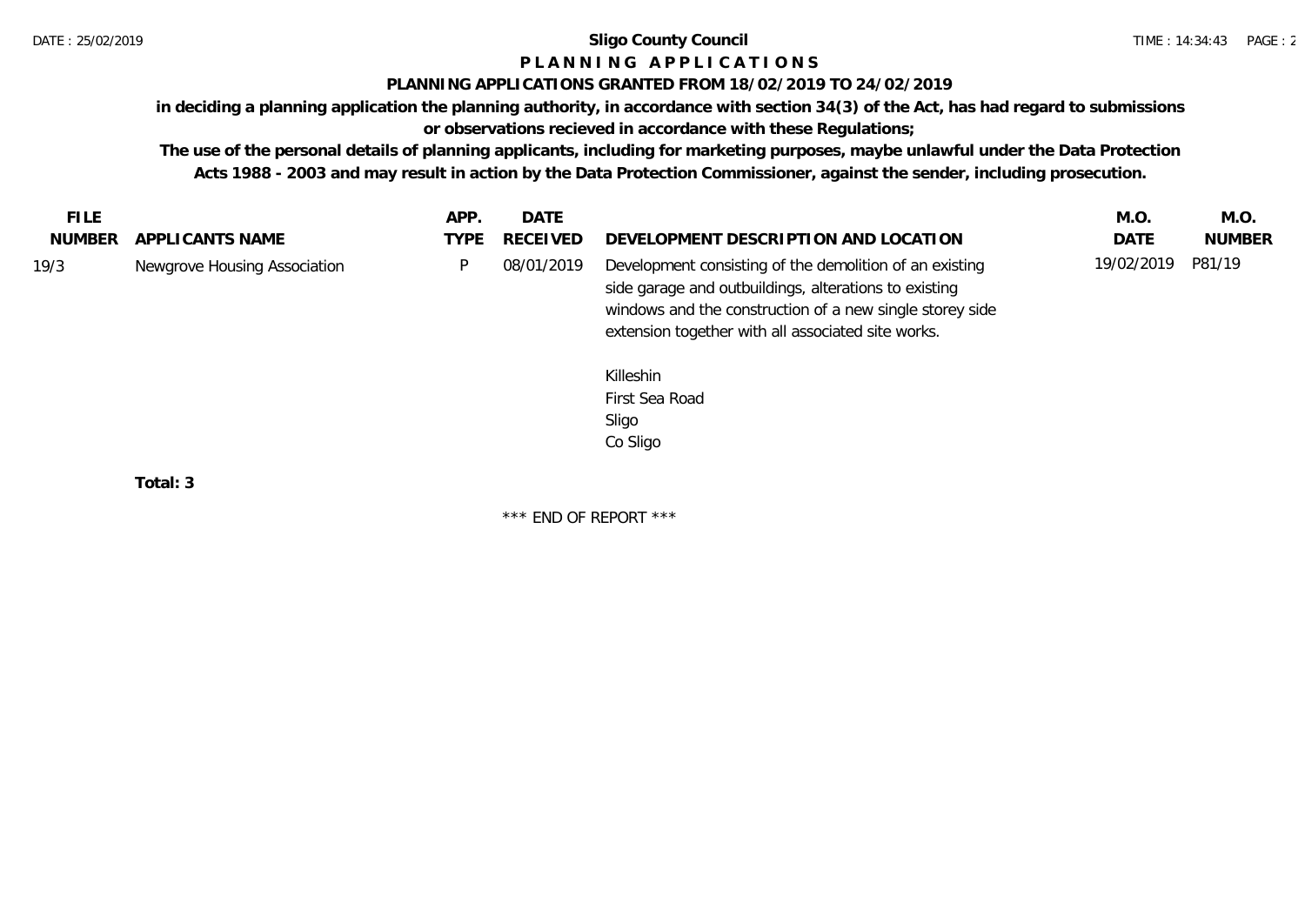## **P L A N N I N G A P P L I C A T I O N S**

#### **PLANNING APPLICATIONS REFUSED FROM 18/02/2019 TO 24/02/2019**

**in deciding a planning application the planning authority, in accordance with section 34(3) of the Act, has had regard to submissions or observations recieved in accordance with these Regulations;**

**The use of the personal details of planning applicants, including for marketing purposes, maybe unlawful under the Data Protection Acts 1988 - 2003 and may result in action by the Data Protection Commissioner, against the sender, including prosecution.**

| <b>FILE</b>   |                                                     | A DE | $\sim$ $\sim$ $\sim$<br>DA I | <b>ENT DESCRIPTION AND</b><br>$\cap$ nn.<br>)E\/F<br>. JIEN L<br>பட | IVI.U       | IVI.U         |
|---------------|-----------------------------------------------------|------|------------------------------|---------------------------------------------------------------------|-------------|---------------|
| <b>NUMBER</b> | <b>ANTS NAME</b><br>A DDI<br>$\sqrt{2}$<br>CAN<br>u | TVDL | ◡⊢                           | <b>OCATION</b>                                                      | <b>DATF</b> | <b>NUMBER</b> |

/

**Total: 0**

\*\*\* END OF REPORT \*\*\*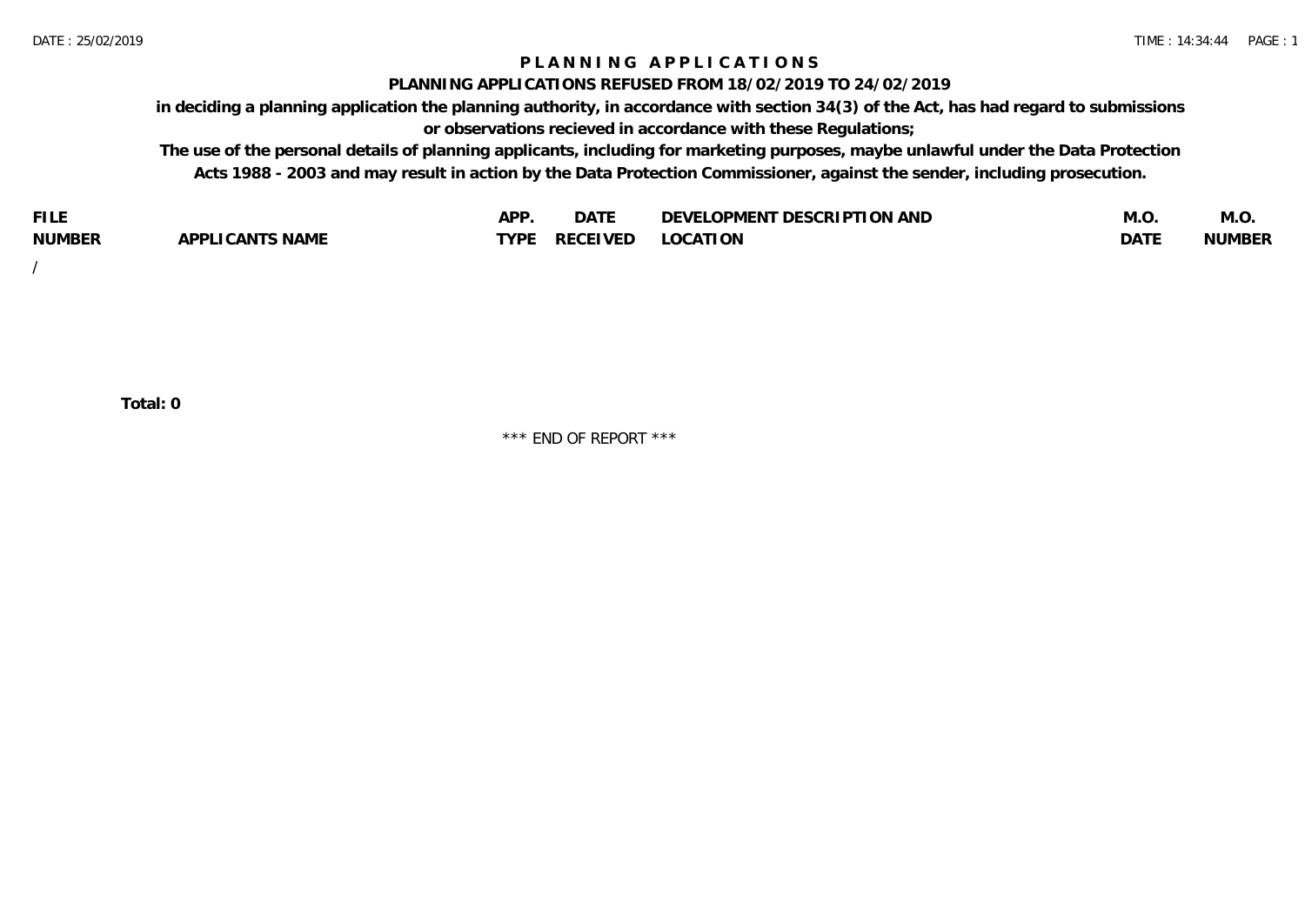# **A N B O R D P L E A N A L A APPEAL DECISIONS NOTIFIED FROM 18/02/2019 TO 24/02/2019**

| <b>FILE</b> | APPLICANTS NAME<br>NUMBER AND ADDRESS | APP.<br><b>TYPE</b> | <b>DECISON</b><br>DATE | L.A.<br>DEC. | DEVELOPMENT DESCRIPTION AND LOCATION | B.P.<br>DEC. DATE | DECISION |
|-------------|---------------------------------------|---------------------|------------------------|--------------|--------------------------------------|-------------------|----------|
|             | Total:                                | 0                   |                        |              |                                      |                   |          |

**\*\*\*\*\*\*\*\*\*\*\*\* END OF REPORT \*\*\*\*\*\*\*\*\*\*\*\***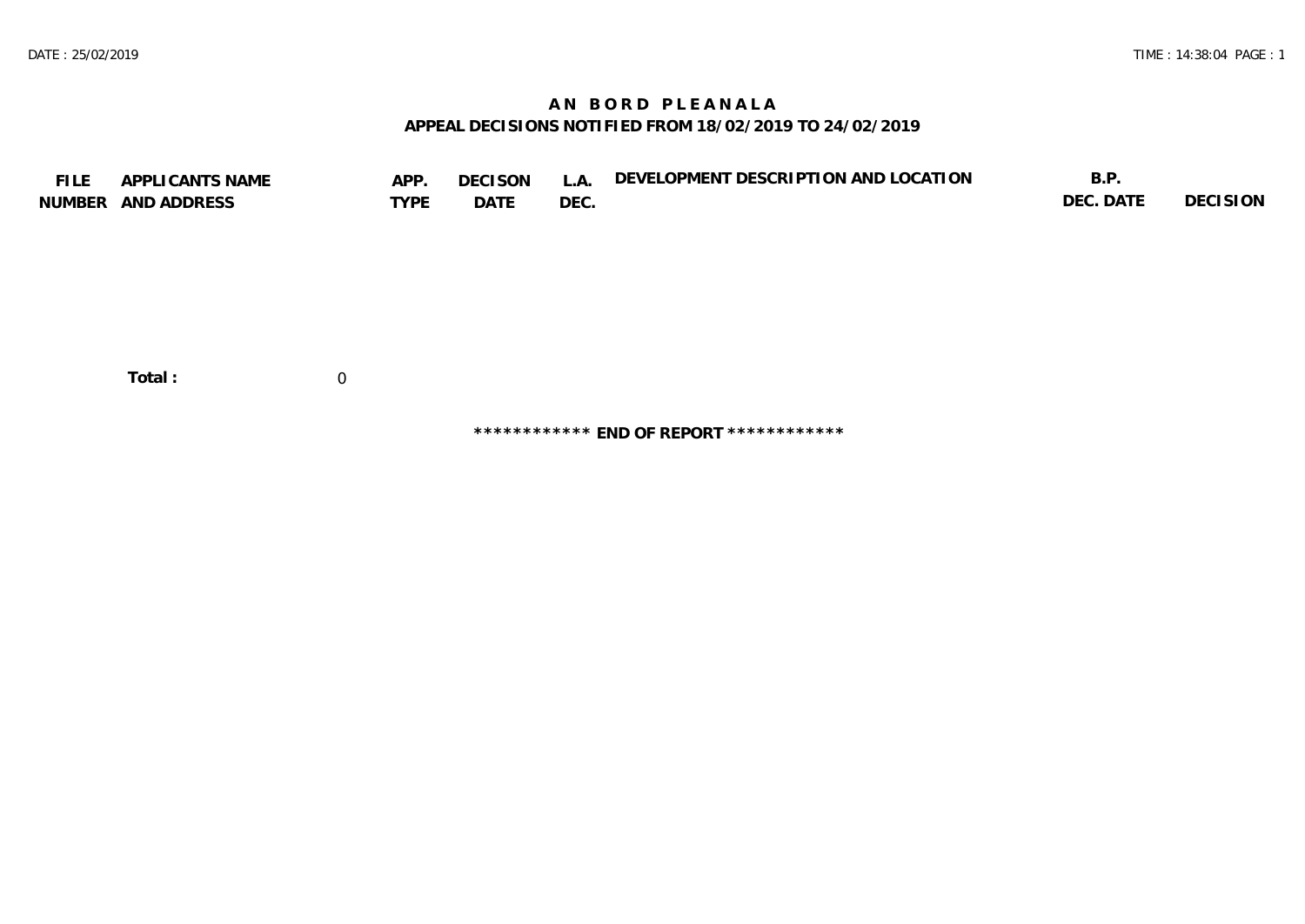# **A N B O R D P L E A N A L A APPEALS NOTIFIED FROM 18/02/2019 TO 24/02/2019**

| <b>FILE</b><br><b>NUMBER</b> | APPLICANTS NAME<br>AND ADDRESS                                            | APP.<br><b>TYPE</b> | <b>DECISON</b><br>DATE | L.A.<br>DEC. | DEVELOPMENT DESCRIPTION AND LOCATION                                                                                                                                                                                                                                                                                                                                                                                                                                                                                                                                                                                                                                                   | B.P.<br><b>DATE</b> |
|------------------------------|---------------------------------------------------------------------------|---------------------|------------------------|--------------|----------------------------------------------------------------------------------------------------------------------------------------------------------------------------------------------------------------------------------------------------------------------------------------------------------------------------------------------------------------------------------------------------------------------------------------------------------------------------------------------------------------------------------------------------------------------------------------------------------------------------------------------------------------------------------------|---------------------|
| 18/458                       | Michael McGoldrick<br>Rhodaville Ltd.<br>Finisklin Business Park<br>Sligo | P                   | 18/01/2019             | C            | Development consisting of the demolition of a cold store<br>extension (217 sqm gross floor area) to the rear of existing<br>mixed use building (1,426 sqm gross floor area) with elevation<br>alterations including a new entrance, reconfigured existing<br>entrance with new canopies over both, new window opes, and<br>new exterior finishes to the mixed use building, site works to<br>include reconfigured surface car park to front and rear of<br>building with proposed total of 42 no. car park spaces and 20<br>no cycle spaces along with all associated site development and<br>landscaping works.<br>Unit 10<br>Saint Colm's Centre<br>Finisklin Business Park<br>Sligo | 19/02/2019          |
| 18/473                       | Peter & Tanya Kearins<br>Crockcullion<br>Beltra<br>Co. Sligo              | P                   | 23/01/2019             | R            | Development consisting of construction of a dwelling house,<br>installation of a proprietary effluent treatment system with<br>percolation area and all associated ancillary site works.<br>Crockacullion<br>Beltra<br>Co. Sligo                                                                                                                                                                                                                                                                                                                                                                                                                                                       | 19/02/2019          |